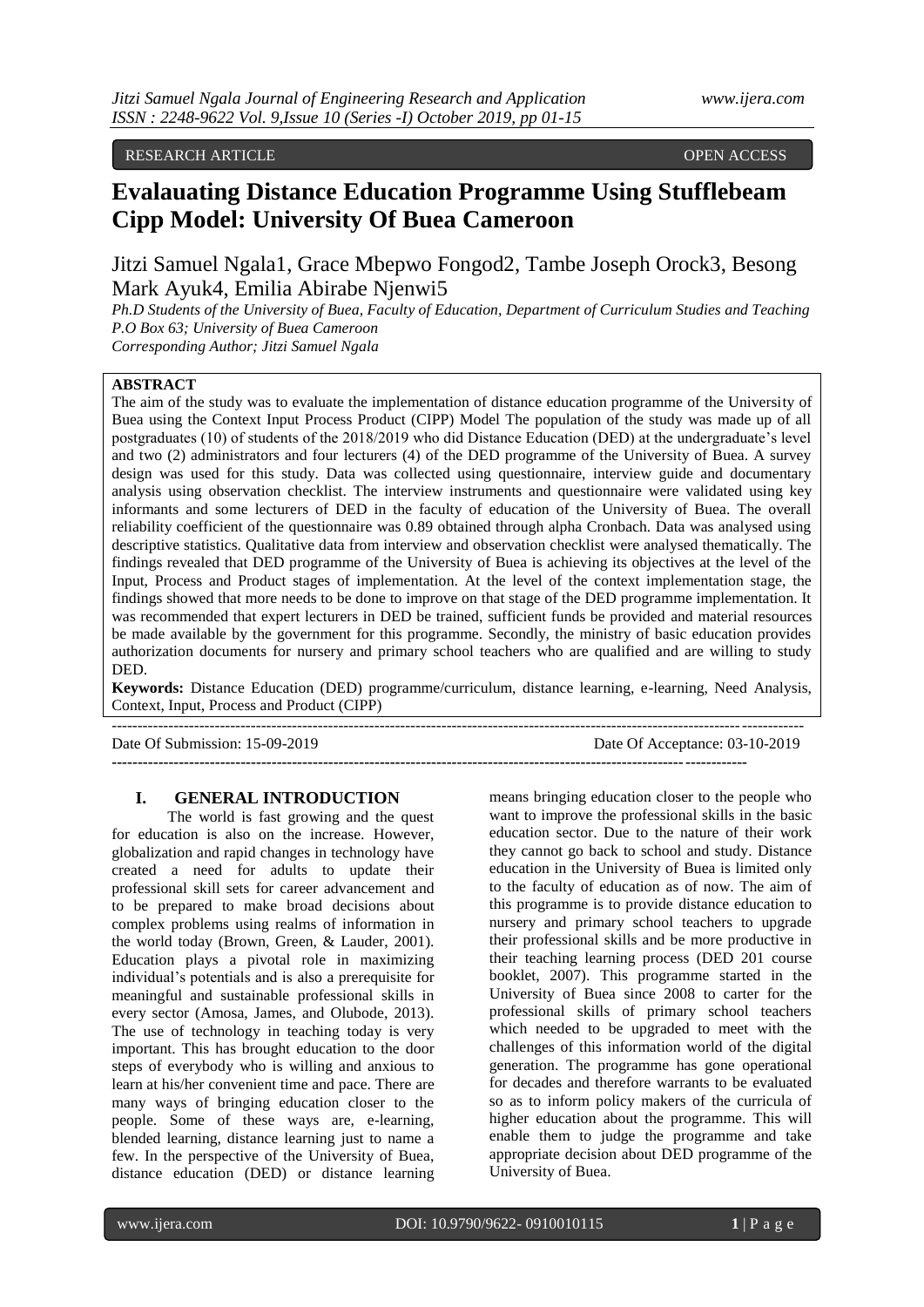For a curriculum or a programme to be evaluated, it must have been implemented for at least five years and above according to literature. So therefore, evaluating this programme at this time is sacrosanct. This programme was evaluated using the Stufflebeam Model of evaluation with the acronym CIPP (Context, Input, Process and Product (Jati, Dadan, Supahar, 2017).

# **II. RELATED LITERATURE REVIEW Background to the Study**

Historically, distance education emerged from the study by correspondence. According to Alemnge (2018), correspondence study started in the 1800s in Britain as an alternative form of providing education to the masses at an affordable cost. It opened the possibilities of learning while working. This favoured the pace of the learners to learn and obtain education and training according to their capacity. This equally opened the gates of education to the masses. Many countries around the world over are practicing distance education based on their own perceptions. Some call it distance education, e-learning, and blended learning, learning by correspondence just to name a few. In former West Cameroon, activity in the area of Correspondence Education started after independence in the 1960s as individuals seized the opportunities offered by correspondence study programmes in the United Kingdom to obtain certificates in academic and professional fields (Alemnge, 2018).

Several private and public higher institutions of learning have initiated distance learning programmes in various domains of education and training in Cameroon today. Most of these programmes have been initiated in partnership with some national universities or foreign distance learning universities and institutions. This paper will trace the background of the various public and some private universities and higher institution in Cameroon that practice distance education.

The pioneer university that started Distance Education Programme was the University of Dschang in 1996 in the West Region of Cameroon (Ndongfack, 2016).

The University of Yaoundé I started its own programme in Electrical Engineering and Telecomunications in partnership with the "Agence Universitaire de la Francophnie" (AUF) in the 2006/2007 academic year. The programme is housed by the Département de Génie Electriqueet de Telecommunication (Department of Electrical and Telecommunications Engineering) of the l'Ecole Nationale Supérieure Polytechnique (ENSP). It is a postgraduate programme aimed at providing the students with skills and competences to conceive and install various telecommunications devices.

The University of Douala in 2008 initiated its own programme in partnership with the Université de Paris et Marne la Villé and the "Ecole Nationale de Sciences Geographiques, Paris. It is a professional postgraduate programme with the main objective to train students who have received basic training in computer programming in the fundamental concepts of Geographic information systems. Graduates of this programme should be able to work in various capacities such as software producers, service providers, managers of environmental projects and research institutions just to enumerate a few.

In the academic year of 2007/2008, University of Buea started its own distance education programme. The B.Ed. programme in Nursery and Primary Education, aimed at upgrading the knowledge and skills of primary school teachers from Grade one (1) teachers to Bachelor degree holders in Nursery and Primary Education. It is hoped that through this in-service training, practising teachers should acquire new skills for teaching and managing the ever increasing school enrolment (Ndogfack, 2016 and Alemnge, 2018).

University of Yaounde II Soa started Distance Learning programme in the 2013/1014 academic year. It is a postgraduate programme which is aim at training communication experts versed in the use of information and communications technologies in the conduct of their profession.

Ndongfack (2016) when further to indicate that the University Maroua; Higher institute of Sahel started distance education in 2014 in collaboration with Agence Universitaire de la Francophonie.

Some private higher institutions in Cameroon that operate distance education are: ICT University in Yaounde. It is an American university operating in Cameroon. They offer courses in distance education from diploma causes to Ph.D. They started distance education programme in 2012.

St Monica University (St-MU) in Buea operate distance education in collaboration of many foreign universities. They offer courses from diploma to Ph.D courses. They started distance education in 2012.

University Institute of International Development, Maroua (UIID). They offer courses in Bachelor, Masters and Doctorate degrees in many fields. In collaboration with William Carey International University; Capstone University; Christian Promise University; University of Maroua.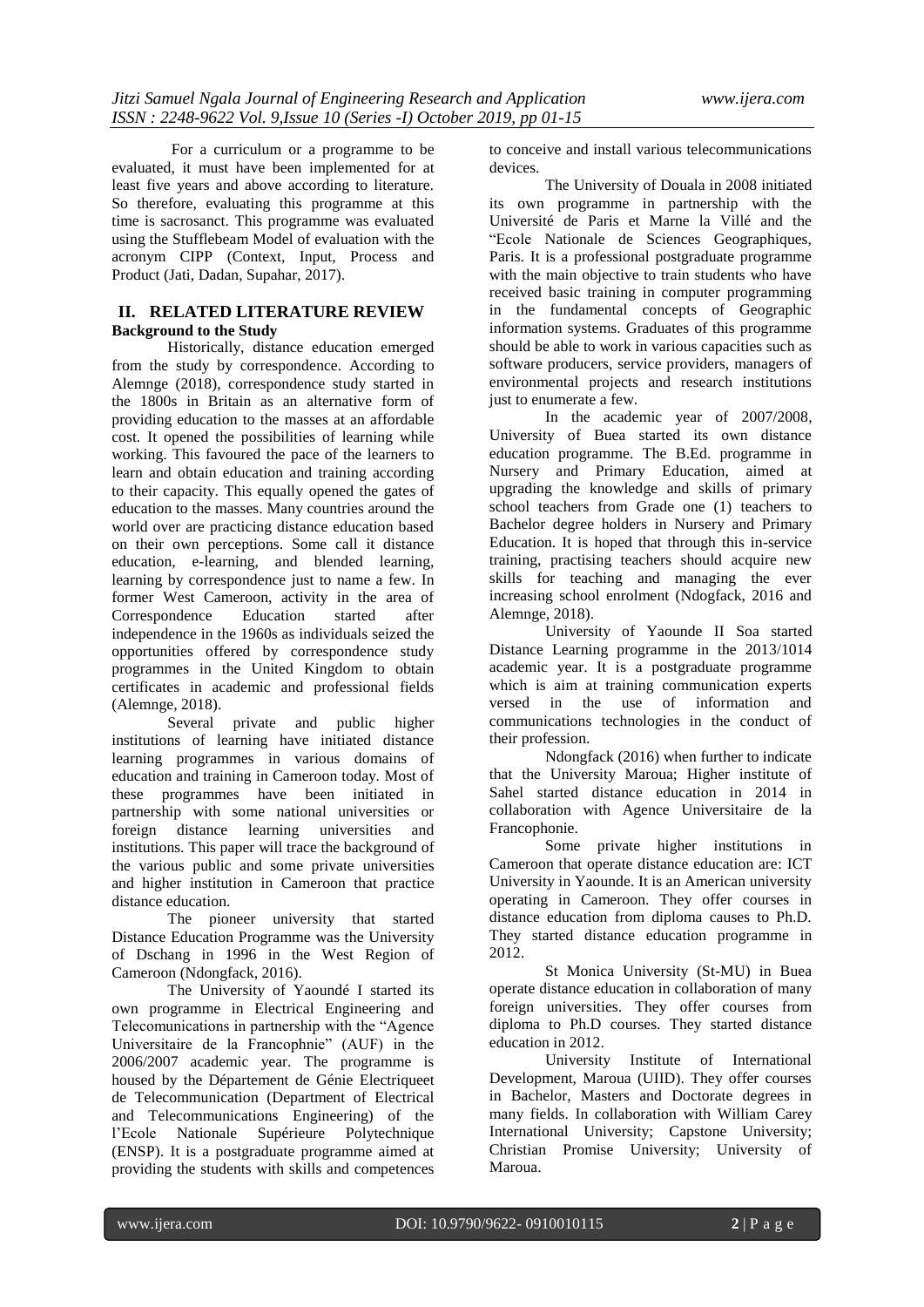Due to the aim of this evaluation it is important that we through more light about the university of Buea. According to Alemnge (2015), University of Buea was created in 1993 as part of Higher education reforms at the time in Cameroon. Conceived in the Anglo-Saxon tradition; the university seeks to foster the values of that system while situating itself within the bilingual and multicultural context of Cameroon. It is located in the town of Buea, former capital of German Kamerun and Regional Capital of the Southwest Region of Cameroon. The mission of the University of Buea is to provide opportunities for quality education through teaching and research in an environment that is conducive to such pursuits and in ways that respond to market forces. The University of Buea is made up of seven faculties (Arts; Agriculture and Veterinary Medicine; Education; Engineering and Technology; Health Sciences: Science: and Social and Management Sciences) and two professional schools, the Advanced School of Translators and Interpreters, (ASTI), and the College of Technology (COT).

The Distance Education programme in the University of Buea started in 2008 as earlier mentioned. It is aimed at upgrading the knowledge and skills of teachers of Nursery and Primary schools to degree level. The B.Ed in Nursery and Primary Education is an eight semester programme. It is primarily print-based and tutorials are delivered face-to-face in study centres in different regions of the country. This is reinforced by telephone tutorials in between the tutorial sessions. Tutorial meetings last one week and are held twice each semester, one at the beginning and the other at the end of the semester. Assessment is based on continuous assessment in the form of two take home assignments which counts for thirty percent (30%) of the marks and an end of semester examination which covers the remaining seventy percent (70%) of the marks. The programme is funded from government subventions and fees paid by students. The first batch of students graduated in the 2011/2012 academic year (Alemnge, 2015).

This programme has been existence for decades. It is therefore incumbent that this programme be evaluated so as to see the area of strengths and weaknesses for amelioration.

#### **III. DISTANCE EDUCATION**

According to Al-Khatir Al-Arimi (2014), distance education student do not need to present in a classroom, distance learning use all forms of technological devices such as radio, TV, audio and video conferencing, online learning. There are differences between e-learning and distance learning. Distance learning is a methodology used when student and teacher are separated by time and

place, while e-learning is the use of websites and other form of modern technologies for the delivery of instruction in which the students do not need to travel from one area to another. On the other hand, Ndongfack (2016) reiterated that distance learning may be broadly defined as a flexible form of education characterised by the:

• Separation of the teacher from the learner in time or space, or in both;

• Use of a variety of media to bridge that separation, including print, radio and television broadcasts, video- and audiocassettes, computerbased learning and telecommunications;

• Provision of two-way communication, which allows for tutor-learner and/or other learner interaction;

• Possibility of face-to-face meetings for tutorials, learner–learner interaction and laboratory or practice sessions; and

• Use of industrialised processes, where there is a division of labour that contributes to reduced unit costs through economies of scale (COL, 2000 as cited in Ndongfack, 2016).

# **Difference between Distance Learning and E-Learning**

It is of paramount important that the differences distance learning or education and e-learning be brought here for the clarity of this piece of work.

- Distance learning or distance education is a field of education that focuses on the pedagogy/andragogy, technology, and instructional system design that are effectively incorporated in delivering education to student teacher and student may communicate asynchronously and synchronously.
- E-learning is naturally suited to distance learning and flexible learning, but can also be used in conjunction with face-to-face teaching. in which case the term Blended learning is commonly used.
- E-learning can also refer to educational web sites such as those offering worksheets and interactive exercises for children. The term is also used extensively in the business sector where it generally refers to cost-effective online training.
- E-Learning is the employment of technology to aid and enhance learning. Focusing on the use of the Internet in e-learning, three primary uses have emerged.
- It is an electronic technology to deliver, support and enhance teaching and learning.

### **Objectives of Distance Education Degree Programme of the University of Buea**

According to DED 201 Course Booklet (2007), the main objective of distance education is to offer nursery and primary school practicing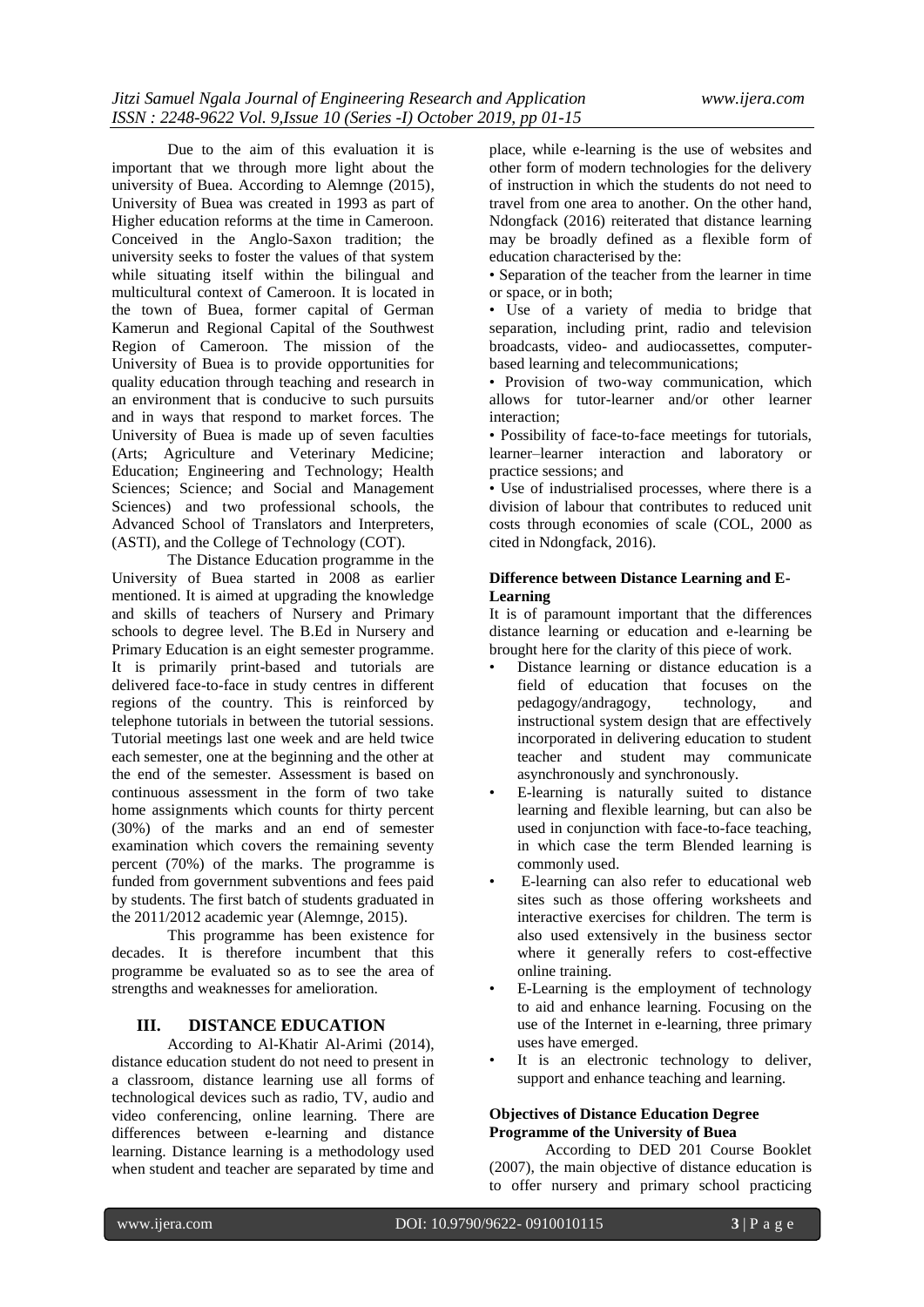teachers the opportunity for academic and professional development necessary for quality educational offering. This general objective enables the development of an understanding of effective teaching and learning process through academic, professional education for personal development. The following specific objectives were coined for the realization of this main objective, thus;

- 1. Develop a broad perspective on the role of nursery and primary school teachers as agents of change in Cameroons basic education in this age of ICT revolution and globalization.
- 2. Develop their academic and professional competencies for effective educational offerings.
- 3. Make them learn and understand new approaches to ensure quality education.
- 4. Enable them shift focus from teaching to learning.
- 5. Understand and develop competencies to organize learning experiences for inclusive/ integrated/ special education.
- 6. Develop ability to manage schools.
- 7. Understand more needs, interests and characteristics of nursery and primary school children.
- 8. Develop awareness for professional morals and ethics.

# **Distance Education Strategies to Improve Learning on-Campus in University of Buea**

The measures to improve learning on campus will be those that will complement the regular lectures that teachers deliver in the classroom. These will be essentially e-learning

based on access to the internet, close circuit television, CD ROMs, audiocassettes, videocassettes, other devices and print out (DED 201 Course Booklet, 2007).

#### **Distance Education Strategies to Reach out to Off-campus Learners of the University of Buea**

This begins by focusing more on print, audio and audio-visual delivery than on the more sophisticated electronic systems. The distance students will study the material independently, but will be assisted by a support system put in place by the university (DED 201 Course Booklet, 2007).

## **Basic Pedagogic Models for Distance Learning According to Al-Khatir Al-Arimi (2014), there are four fundamental ways of organizing the teaching and learning context:**

- The distributed classroom model-Synchronous is communication between on and off campus classrooms.
- Group conference model-Tutor and off campus groups and individuals are interactive contact.
- The individual learning model-Tutor manages individual content with student and their study programmers
- The independent learning model-Based on materials, self-direction and group interaction. Least contacts with tutor.

# **Courses of Distance Education Offered in the University of Buea**

**Table 1 below presents the professional, academic content and University compulsory courses offered DED in the University of Buea.**

| <b>Professional Courses in Education (138 Credits)</b> |                                                                                          |                     |
|--------------------------------------------------------|------------------------------------------------------------------------------------------|---------------------|
| <b>Course Code</b>                                     | <b>Course Title</b>                                                                      | <b>Credit Value</b> |
| <b>DED 201</b>                                         | Foundations of Early Childhood<br>and<br>Primary Education                               | 6                   |
| <b>DED 202</b>                                         | Psychology of Learning                                                                   | 6                   |
| <b>DED 203</b>                                         | Child Development                                                                        | 6                   |
| <b>DED 204</b>                                         | General Pedagogy                                                                         | 6                   |
| <b>DED 205</b>                                         | Introduction to Curriculum Development<br>and Teaching                                   | 6                   |
| <b>DED 206</b>                                         | <b>Educational Technology</b>                                                            | 6                   |
| <b>DED 207</b>                                         | The Curriculum of Nursery and Primary<br>Education                                       | 6                   |
| <b>DED 208</b>                                         | Curriculum Development and Evaluation                                                    | 6                   |
| <b>DED 301</b>                                         | Assessment and Evaluation of Learning in<br>Nursery and Primary Education                | 6                   |
| <b>DED 303</b>                                         | Special Teaching Methods (Language<br>Social<br>Studies.<br>Arts.<br>and<br>Mathematics) | 6                   |
| <b>DED 308</b>                                         | Health and Physical Education                                                            | 6                   |
| <b>DED 402</b>                                         | Professional<br>Ethics<br>in<br>Teaching/Civics/Moral Education                          | 6                   |
| <b>DED 403</b>                                         | <b>Educational Psychology</b>                                                            | 6                   |
| <b>DED 405</b>                                         | Sociology of Education                                                                   | 6                   |
| <b>DED 407</b>                                         | Introduction to Research and Statistical<br>Methods in Education                         | 6                   |
| <b>DED 408</b>                                         | Characteristics and Needs of Children with                                               | 6                   |

**Table 1: Professional, Academic and University Compulsory Courses**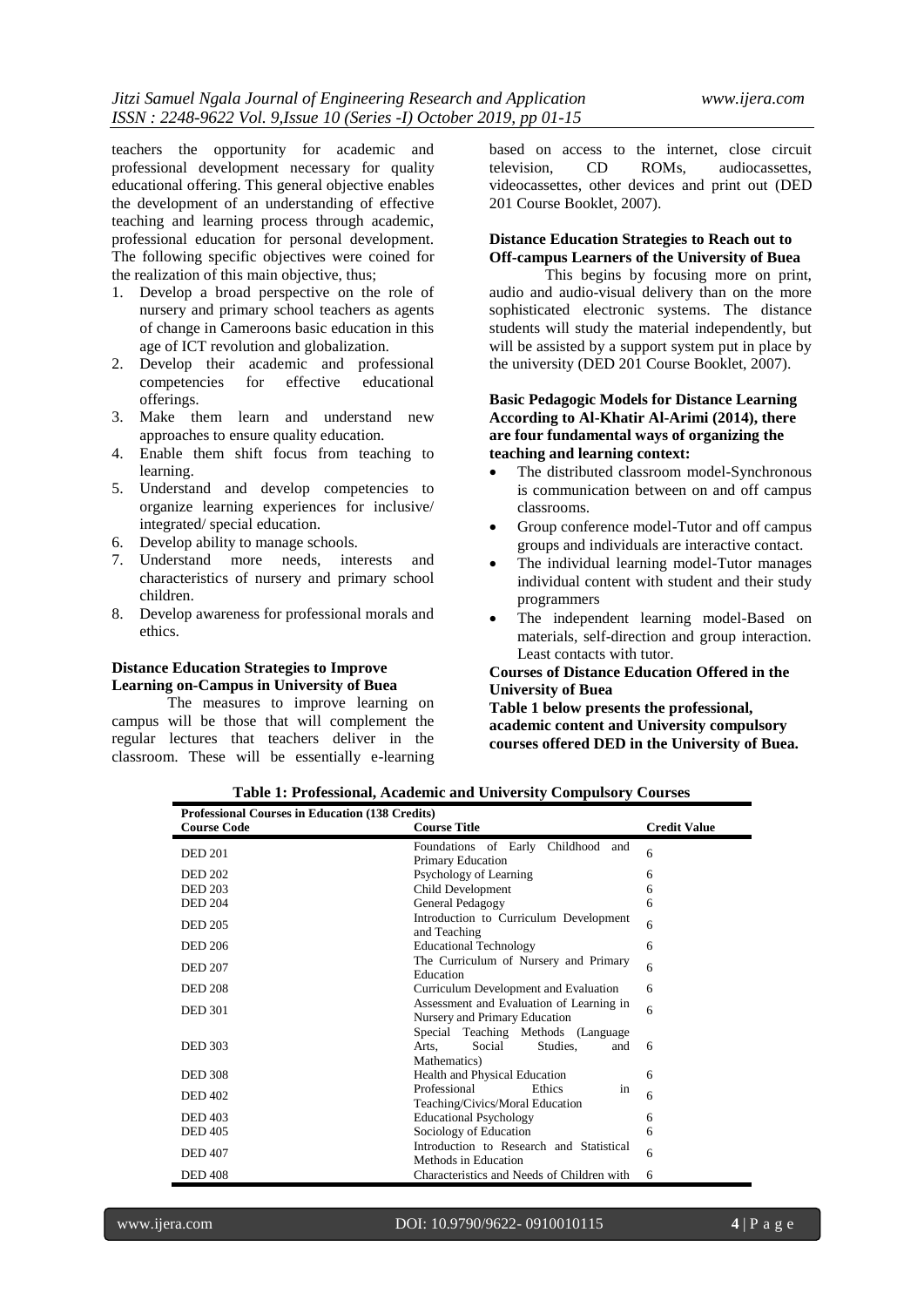|                                              | <b>Learning Disabilities</b>                                                 |                |
|----------------------------------------------|------------------------------------------------------------------------------|----------------|
| <b>DED 501</b>                               | <b>Moral Education</b>                                                       | 6              |
|                                              | Effective<br>of<br>Learning<br>Design                                        |                |
| <b>DED 502</b>                               | Environments for Early Childhood and                                         | 6              |
|                                              | Primary Education / Library                                                  |                |
| <b>DED 503</b>                               | Guidance and Counselling                                                     | 6              |
|                                              | Introduction to Educational Administration                                   |                |
| <b>DED 504</b>                               | & Planning                                                                   | 6              |
| <b>DED 505</b>                               | Contemporary Issues in Nursery and                                           | 6              |
|                                              | Primary Education                                                            |                |
| <b>DED 507</b>                               | Citizenship Education                                                        | 6              |
| <b>DED 598</b>                               | Long Essay (Research Project)                                                | 6              |
|                                              |                                                                              |                |
| <b>Academic Content Courses (48 Credits)</b> |                                                                              |                |
|                                              |                                                                              |                |
| <b>DED 302</b>                               | Language Subject Matter for Nursery and                                      | 6              |
|                                              | Primary Education                                                            |                |
| <b>DED 304</b>                               | General Science<br>Subject Matter for                                        | 6              |
|                                              | Nursery and Primary Education                                                |                |
| <b>DED 305</b>                               | Mathematics Subject Matter for Nursery                                       | 6              |
|                                              | and Primary Education                                                        |                |
| <b>DED 306</b>                               | Social Studies Subject Matter for Nursery                                    | 6              |
| <b>DED 307</b>                               | and Primary Education I                                                      |                |
| <b>DED</b> 401                               | Introduction to Agricultural Science<br>Art in Nursery and Primary Education | 6<br>6         |
|                                              | Introduction to Music in Nursery and                                         |                |
| <b>DED 404</b>                               | Primary Education                                                            | 6              |
|                                              | Social Studies Subject Matter for Nursery                                    |                |
| <b>DED 406</b>                               | and Primary Education II                                                     | 6              |
|                                              |                                                                              |                |
| University compulsory courses (8 credits)    |                                                                              |                |
|                                              |                                                                              |                |
| <b>ENG 101</b>                               | Use of English 1                                                             | $\mathfrak{2}$ |
| <b>ENG 102</b>                               | Use of English 2                                                             | $\mathfrak{2}$ |
| <b>FRE 101</b>                               | <b>Functional French 1</b>                                                   | $\sqrt{2}$     |
| <b>FRE 102</b>                               | <b>Functional French 2</b>                                                   | $\overline{c}$ |

**Source: Alemnge (2015)**

### **Challenges Faced by DED in the University of Buea**

Based on related literature reviewed some challenges were identified. The lecturers and the administrators of DED in the University of Buea encounter the following challenges;

- 1. Difficulties to manage students mind set since most of them finds it difficult to acquaint themselves as students..
- 2. Sometimes the students want things to be done for them as in the case teacher training colleges.
- 3. Lack sufficient finances to run and extent the programme at the postgraduate level and manage the programme effectively and efficiently.

According to Alemnge (2015) enumerated the following problems facing the DED programme of the University of Buea, prominent among these are; the problems of staffing, technology, cost of training, and management of student assignments. Alemnge (2018) came up enthusiastically to point out the major challenges facing DED in Cameroon in general. He made it clear that, there is a policy vacuum at all levels. Furthermore, there is no national policy to point the direction, provide orientations and create an enabling environment for

the practice of DED in Cameroon. In all the universities running a DED programmes there are no dual mode DED policy instruments (dual mode, copyright, quality assurance, and e-learning policies). Apart from the programme coordinators there are virtually no other trained and knowledgeable staff in the area of DED and there are no plans in place to pursue the training and promotion of staff in DED at the national level. The financial resources provided by the state as subventions to manage these programmes are largely insufficient to meet current expenditures.

#### **Students Challenges**

- 1. Enough time is not given for the students to assimilate lectures at the DED centres assessment is carried out.
- 2. Many of the nursery and primary school teachers are not aware of this DED programme in the University of Buea.
- 3. Most of the training centres do not have libraries thus the students find it difficult to read widely.
- 4. Most of the nursery and primary school teachers are not given the authorization to study DED.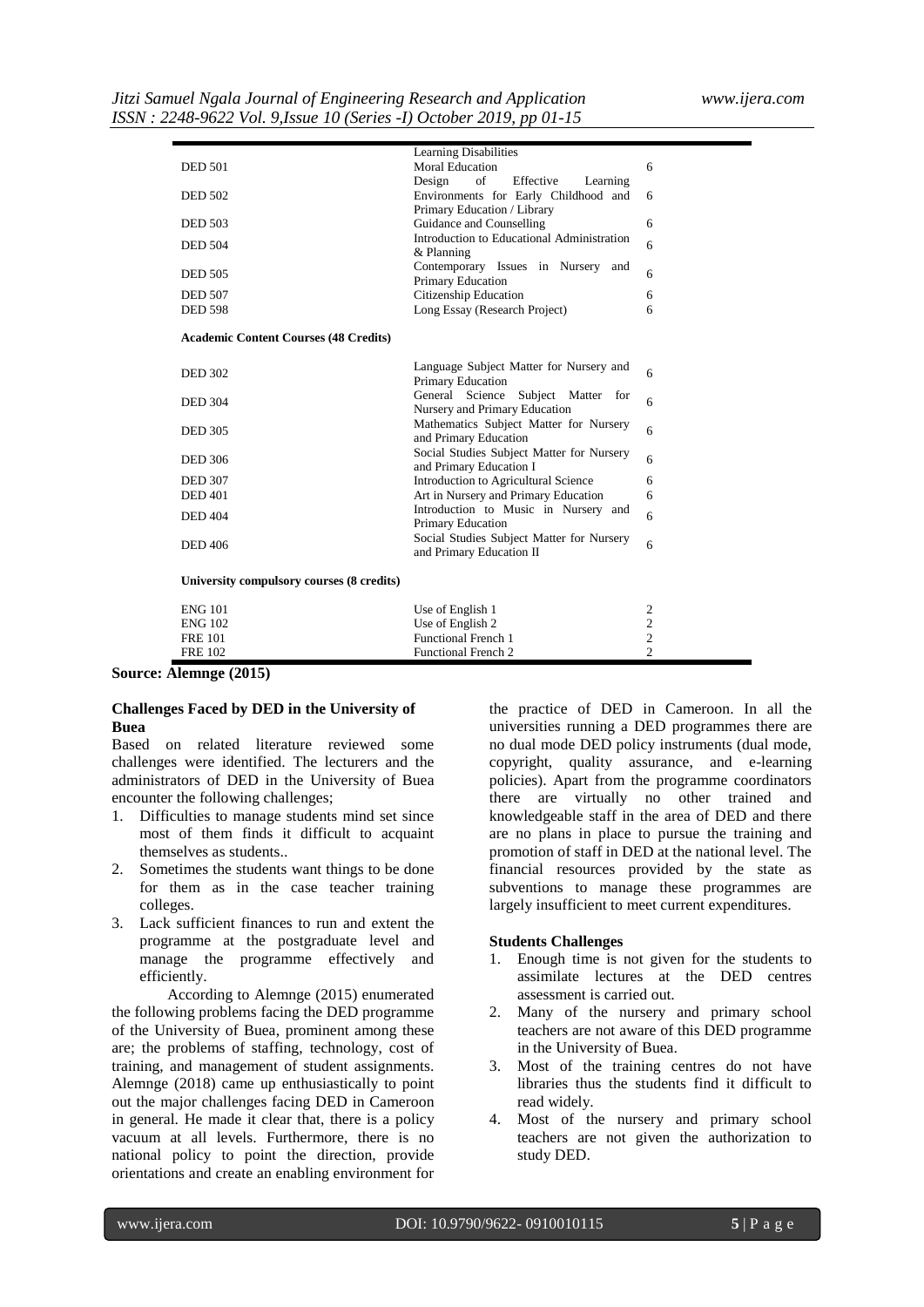- 5. Some teachers who have graduated from this DED programme lack motivational factor such as reclassification in terms of grades. This has forced many products of this DED programme to change their ministry. Secondly some have decided to go for greener pasture abroad.
- 6. There is no DED programme at the masters and Ph.D level at the University of Buea for that reason many graduates from DED at the undergraduate have diverted to other programmes in the faculty of education. This is usually at the mercy of the students who wanted to continue and be professionals in nursery and primary education.

# **IV. STATEMENT OF THE PROBLEM**

According to the Cameroon's Education and Training Sector Strategy Paper (2013), it highlights that the current demand for higher education in the country will double by 2020. Furthermore, Ndongfack (2016) reiterated in his study that the trends in the demand for higher education in Sub Saharan Africa indicates that many citizens will be knocking on the doors of institutions of higher learning in search of education by 2025. Therefore, school curricula needs to be effective and appealing to the students. Furthermore, the education community need restrategized methods of bringing education closer to the people to meet these foreseeing quests for education in the days to come. However, distance education is one of the strategies that make education available to the masses, despite their other activities. For this reason it is paramount that distance education programme in the country be evaluated. That is the more reason that these researchers deemed it necessary to evaluate DED programme of the University of Buea so as to enable policy makers of higher education to know the decisions they have to make in ensuring quality education through DED to Cameroonians in the coming years. Furthermore, DED programme in the University of Buea has been operational for decades now and it warrants that the programme be evaluated according to the principles of programme evaluation in other to determine which area of the programme implementation needs to be improved upon. These researchers deemed it necessary and timely at this juncture that this programme be evaluated so that the findings of this study might inform policy makers to be aware of the extent to which DED programme in the University of Buea is achieving its objectives at the various levels of its implementation. These researchers have therefore adopted the (Stufflebeam, 1973 as cited in Kuo-Hung, et al., 2010) model of evaluation to evaluate the DED programme of the University of Buea. This model was considered appropriate for this evaluation process because it is an evaluation model that is widely used by many evaluators in evaluating educational programmes.

#### **General Objective of the Study**

The general objective of this study was to evaluate the implementation of the distance education programme (curriculum) of the University of Buea using Stufflebeam CIPP Model of evaluation. Specifically, one specific objective was coined for this study; to find out whether the context, input, process and product stages of the implementation of the distance education programme are achieving its objectives at the various stages.

### **Stufflebeam Evaluation Model**

Stufflebeam (1973 as cited in Jati, Dadanand Sapahar, 2010) defined the evaluation is defined as a process to describe, obtain and provide information that is useful to assess alternative decision. These researchers see Evaluation just like many other scholars as the process of obtaining information and using it to form judgments which in turn are to be used in decision making. In addition to the above definitions, Arifin (2013) sees evaluation as an on-going process sustainable and systematic to determine a quality and value of a program thus giving meaning to that programme. This quality determination based on certain criteria and considerations.

In conducting an evaluation, it needs tools / instruments in order to be able to evaluate a program. Proper evaluation instruments will create evaluation results in accordance with the purpose of the evaluation. To produce a proper evaluation instruments, it would require a needs analysis as insinuated by (Kuo-Hung, et al., 2010). A minimum programme evaluation consists of three components, namely input, process and output. Good instrument is an instrument that meets the requirements or specific rules, to provide accurate meaningful data according to function, and the only measure samples of certain behaviours. It shows that the important of evaluating a school programme cannot be overemphasized.

The model developed by Stufflebeam is one of the widely used model that researchers have either used to evaluate educational programmes or in developing frameworks in assessing a particular course or programme (Shamsa, Munazah and Zahrah, 2018; Sheppard, Sheppard, Johnson and Leifer, 1998). That is the reason why these researchers deemed it necessary to evaluate the distance education programme (curriculum) of the University of Buea by adopting the principles of the CIPP model by Stufflebeam.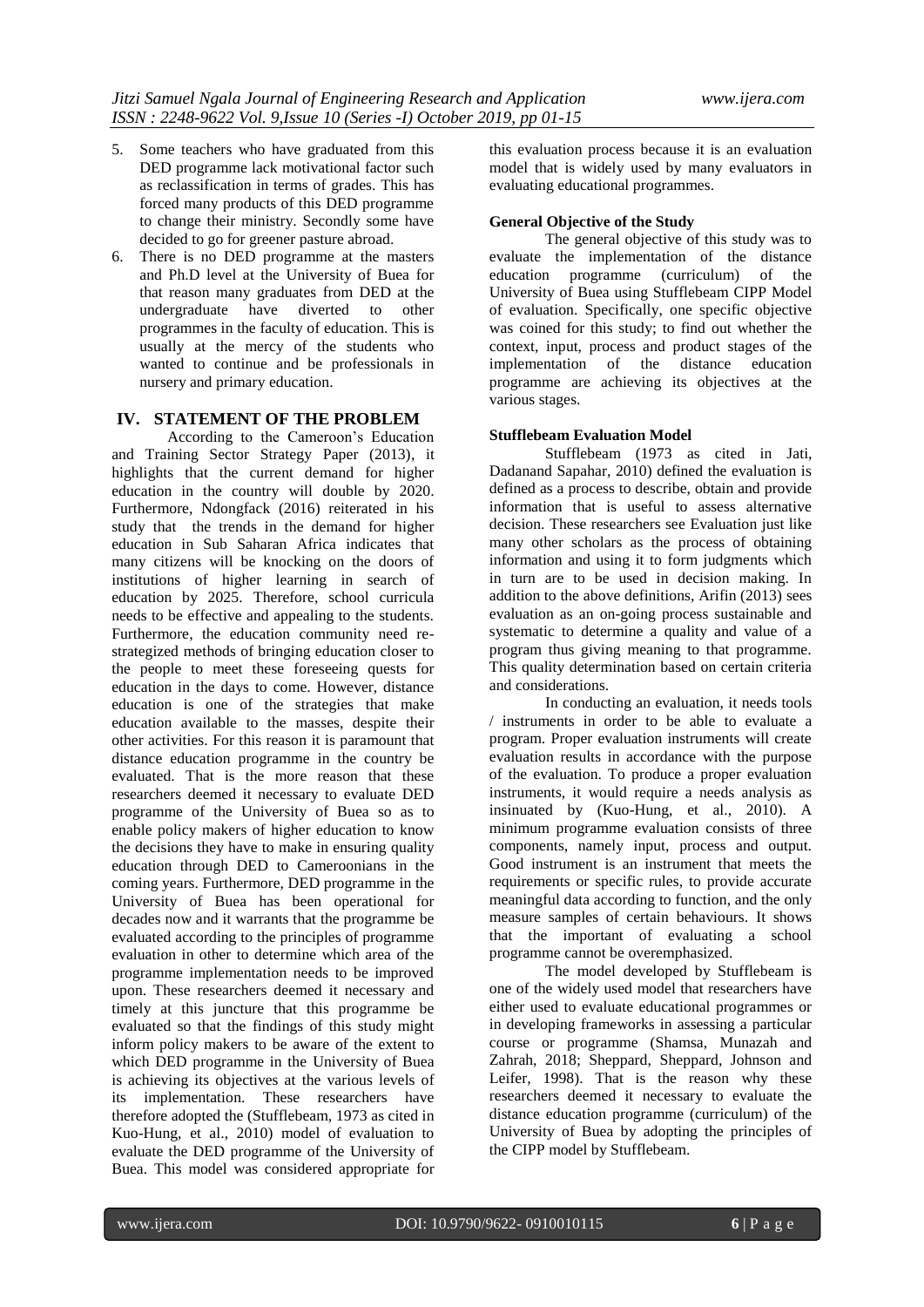**The CIPP Model**<br>CIPP is an abbreviation for the evaluations: Context, Input, Process, and Product as presented on table 1 below. Context evaluation is used to choose the goal. Input evaluation is used to revise the plan. Process evaluation is used to

guide the implementation of the plan. Product evaluation is used to provide the inspection determination Stufflebeam, 1983 as cited in Kuo-Hung, et al., 2010).

Table 2 below describes in brief what the four stages of CIPP model is all about

|                           |                                                                                                                       |                                                                                                                                                                    | Table 2: The Four Stages of Evaluation in the CIPP Model                                                                                                                               |                                                                                                                                                                                                                                                                                                                                                |
|---------------------------|-----------------------------------------------------------------------------------------------------------------------|--------------------------------------------------------------------------------------------------------------------------------------------------------------------|----------------------------------------------------------------------------------------------------------------------------------------------------------------------------------------|------------------------------------------------------------------------------------------------------------------------------------------------------------------------------------------------------------------------------------------------------------------------------------------------------------------------------------------------|
|                           | <b>CONTEXT</b>                                                                                                        | <b>INPUT</b>                                                                                                                                                       | <b>PROCESS</b>                                                                                                                                                                         | <b>PRODUCT</b>                                                                                                                                                                                                                                                                                                                                 |
| Aim                       | To<br>diagnose<br>problems<br>and assess<br>needs                                                                     | To assess the<br>possible<br>changes                                                                                                                               | To<br>the<br>ensure<br>suggested<br>changes are carried<br>out<br>as<br>intended.<br>and<br>to<br>identify<br>problems<br>in<br>implementation                                         | To find out whether the<br>instructional programme or<br>idea<br>actually made a difference                                                                                                                                                                                                                                                    |
| <b>Method</b>             | Using methods such<br>classroom<br>as<br>interviews.<br>diagnostic<br>tests,<br>analysis of students'<br>written work | Using<br>methods such<br>literature<br>as.<br>search.<br>visits<br>to<br>exemplary<br>programmes,<br>pilot<br>ideas<br>trials.<br>from<br>teachers in the<br>field | Monitoring<br>the<br>change<br>process,<br>by<br>observing<br>and<br>recording<br>the<br>activities<br>that<br>take place, and both<br>the<br>and<br>expected<br>unexpected<br>results | Measuring<br>changes<br>in<br>performance<br>compared with students'<br>work<br>begun, including whether<br>students<br>have learned to transfer<br>their<br>knowledge<br>to<br>new<br>problems.<br><b>Measures</b><br>include<br>can<br>interviews<br>participants,<br>with<br>class<br>tests.<br>analysis<br>of<br>students'<br>written work |
| <b>Decision</b><br>making | To provide a basis<br>for deciding on the<br>changes needed                                                           | To find where<br>there<br>is the<br>most<br>support<br>for change and<br>to<br>find out which<br>solutions<br>are<br>most<br>feasible                              | To help in fine-<br>tuning<br>the<br>programme,<br>and<br>also<br>to<br>provide data which<br>be<br>can<br>later<br>used<br>to<br>the<br>interpret<br>of<br>the<br>impact<br>change    | decide<br>whether the<br>To<br>changes<br>should<br>be<br>continued,<br>terminated<br>or<br>modified                                                                                                                                                                                                                                           |

**Source: Adopted from Stufflebeam 1983 as cited in Kuo-Hung (2010)**

### **Context Evaluation**

Context evaluation deals with whether a curriculum includes focus, goals and curriculum objectives, meaning the organisational parameters. It also assesses the environment where evaluation takes place. The aggregate data and information gathered serve as a basis for curriculum decisions and the subsequent development of objectives (Kuo-Hung, et al., 2010).Therefore, context evaluation includes: policy, surroundings, needs assessment, at the least.

#### **Input Evaluation**

Input evaluation involves an examination of the intended content of teaching (i.e. the skills or strategies the students learn),and it relates to deciding the resources and strategies used to

achieve curriculum goals and objectives (Finch, and Bjorkquist, 1977). Besides, the purpose of input evaluation should support the choosing of resources. Therefore, input evaluation must include work plan, equipment, funds, and personnel resources, at the least. The item is used to revise the curriculum plan.

#### **Process Evaluation**

Process evaluation relates to the implementation of teaching. Based upon results of the pilot test or evaluation, it is necessary for process evaluation to describe the student's need in order to reconstruct the program. Its goals areas follows: to forecast the mistake of designs; to provide information for decisions; and to assure the procedure of plans. By using process evaluation, it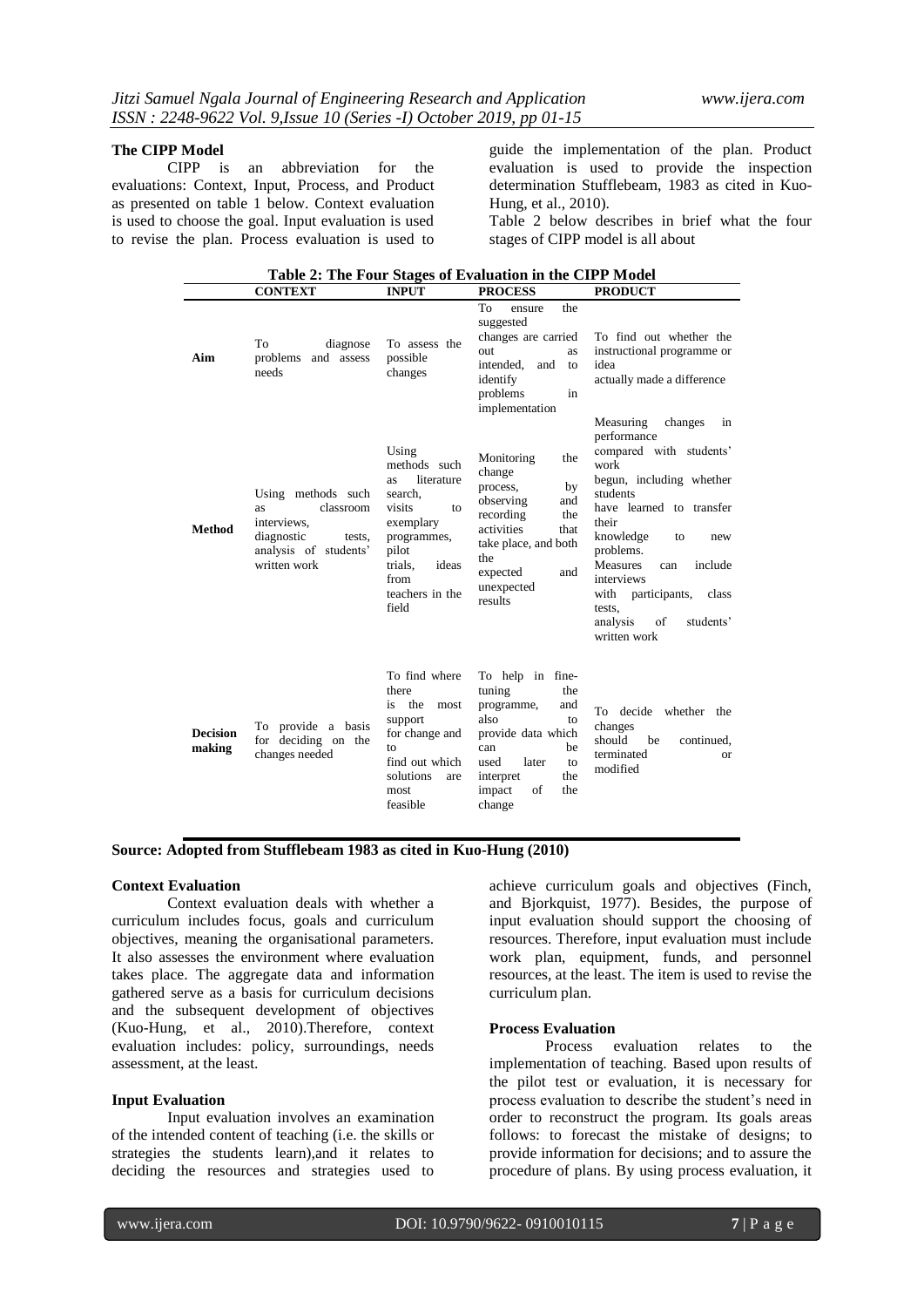can provide regular feedback to the programme director. The researchers can understand the original plan, find the process, trace the change of plan, and provide the material to guarantee its efficiency and achievement (Finch, and Bjorkquist, 1997). Finally, the ways to gather the data of process evaluation are multiple. These include the use of teacher behaviour measure, teacher rating measures, standardised achievement measures, expert referenced measures, and teacher constructed knowledge and performance instruction.

# **Product Evaluation**

Product evaluation is the assessment of teaching outcomes. The purpose is to carry out an instructional product evaluation, where the instructor tries to find out whether the instructional ideas actually made a difference (Stufflebeam 1983 as cited in Kuo-Hung, et al., 2010). The product evaluation could determine whether the curriculum should be modified, fine-tuned, or terminated and it also could evaluate the output of curriculum activities. Based upon the information related to background, input, process, and so on, it refers to comparing the difference between the outcomes and a predetermined standard or absolute standard (Patil, and Kalekar, 2015). It can also provide reasonable explanation and consultation for decision-making.

Matthews and Hudson (2010) used the CIPP in North Carolina as an example where engineering education was evaluated. The pointed out that evaluating a programme should include the time-management of instruction, the management of students' behaviour, teaching performance, students' learning performance, the feedback of instruction, the influence of instructional surroundings, performance of instruction and so on and so forth. All the above items include systematic evaluation, formative evaluation and summative evaluation. As a result, the product evaluation is a very important element of CIPP because it shows the evaluators whether the programme is achieving its objectives of needs or not.

# **V. METHODOLOGY**

This study adopted a qualitative research design approach. To be more precise a descriptive survey design. This design was considered valid for this study because this study was not to test hypotheses. Furthermore, this study was to gather data in order to see whether the distance education programme practices is meeting the objectives of implementation at each level as stipulated by the standard of the CIPP evaluation model. The finding of each stage was used to determine whether the practice of that stage with respect to DED programme is functioning effectively with regards

to the CIPP evaluation model. The population of this study was made up of all the postgraduate students who did distance education at the undergraduate (10), administrators (2), and four (4) lecturers of distance education. The instruments that were used for this study were; interview guide for the administrators and lecturers, observation check list was used for documentary analysis. A questionnaire was used for the masters and Ph.D students of the faculty of education who did distance education at the undergraduate. The instruments were designed based on Stufflebeam stages of CIPP model. Both reliability and validity of the instruments were done using two key informants of the faculty of education (questionnaire, interview guide and checklist). Alpha Cronbach reliability test for the questionnaire was 0.86. Data was analysed using descriptive statistics and thematic analysis.

### **VI. PRESENTATION OF FINDINGS Materials of the DED programme in the University of Buea**

The materials observed were prepared distance education books and hand outs and other instructional materials for the programme. Wellequipped university of Buea library with various books and internet facilities, CD-ROMs, and radio station to disseminate information for the programme. There is also an IT centre for research. Furthermore, there are well established centres for DED where teaching and learning takes place in Kumba, Buea, Bamenda, Yaounde, Maroua and Douala. From inception, all the ten regions where entitled to a DED centres. However, some regions did not have candidates for DED as such those centres could not go operational. The coordinator said "we are carrying on a lot of sensitizations to make sure that many nursery and primary school teachers are enrolled into the programme this year". "Madam is this programme meant only for nursery and primary school teachers?" "No, it meant for every citizen, however, its conception was focused on nursery and primary school practicing teachers. Anyone can decide to make a profession in this noble field also" she concluded. From the observation and the interviewed we had with some administrators and lecturers of DED it was concluded that DED programme is equipped with materials and infrastructures in their various centres to admit students who meet the criteria for admission. However, the materials especially information and communication tools were not sufficient enough for the programme. The lecturers and the administrators also admitted that the funds to run this programme were insufficient. However, they have been sacrificing so much to make sure that the programme operates smoothly. They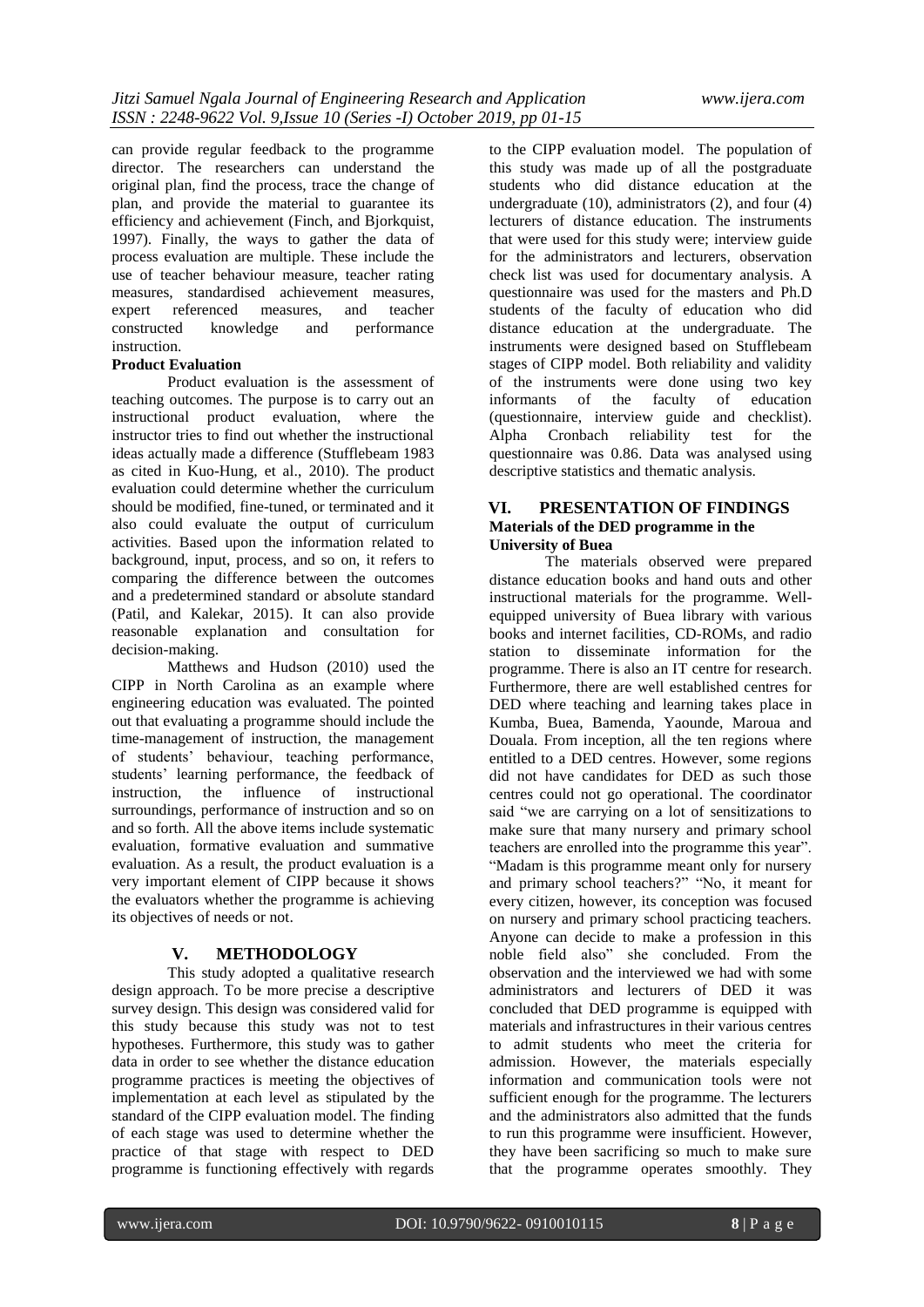appreciated the subvention from the government, fees from students and the support from the administration of the University of Buea for the DED programme.

The use of equipment like the information and communication technology (the Internet) is an important tool in the facilitation of the teaching/learning process of today cannot be overemphasized, opined by (Asongwe, Fonkeng and Galy, 2016).

Avong (2013) found out in his study that inadequate resource materials for teaching contribute to poor performance of students in mathematics.

In the same vein, Asongwe, et al. (2016) and Endeley (2014) in their studies pointed out that, lack of instructional materials plays a big rule in enhancing the implementation of the BMP system in the University milieu. Daniel (1996) further asserted that technology equips students with the generic skills for lifelong learning. Thus sufficient instructional materials enhance teaching and learning process for the betterment of academic outcomes.

# **Quality of Lecturers Teaching DED Programme in the University of Buea**

The quality of lecturers to teach DED programme in the University of Buea ranges from professors, associate professors, assistance lecturers and instructors. Some of the lecturers for this programme are specialist in other domain such as sport, medicine, and music. None of the lecturers of this programme has below a master's degree in their respective fields. This question was put to the administrators "are there qualified teachers for teaching DED in the University of Buea?" Answers; "the lecturers are extremely good and qualified because there is none of them without a master's degree", "they are well qualified and are endowed with a lot of pedagogic skills and practices, furthermore, they are very committed to the teaching of the DED students despite their workload". Another question was asked, "Do the

lecturers of DED have the mastery of the use of ICTs in teaching DED programme?" Answer; "they are verse with ICTs devices, however, using it to teach DED might be out of context of DED as practice in the university of Buea, they use phones, and social media to communicate with the students. Materials in prints, audio are given to the learners to study at their convenient time" said one administrator. Another one added "there is a unit in charge of uploading materials online if it is very necessary. One major problem is that internet connectivity might not be in some remote areas where some of these students are found. In other to overcome these problems, their materials are always handed to them in their various centres". Based on the question item, "How does the University of Buea administration support the DED programme?" The administrators and the teachers interviewed admitted that they receive administrative support from university of Buea in terms of human, financial and material resources. The teachers interviewed all agreed that the staff strength for DED is good to handle all types of students but not enough.

Draft Document of the Sector Wide Approach/Education, 2006 as cited in Yembe (2019), stipulate that many schools in Cameroon suffer from unqualified teachers and shortage of staff. It therefore, shows that if the staff are not sufficient and qualify then their productivity will also be low. However, the case of DED staff in the University of Buea is better because they have qualified staff, but number is not sufficient enough for the DED programme. This is because the workloads for these lecturers are much as they are also involved in administrative duties (Doh, 2015).

# **Presentation of Findings Based on the CIPP Model Stages**

Table 3 below presents the analysis of data that was obtained based on the CIPP model stages. All the stages were evaluated to find out where the DED programme was performing better and the area where there was some loop holes.

|               | <b>NEED ANALYSIS</b>                                                                                                                                                                             |   |               |   |               |                |                 |                |                 |
|---------------|--------------------------------------------------------------------------------------------------------------------------------------------------------------------------------------------------|---|---------------|---|---------------|----------------|-----------------|----------------|-----------------|
| S/N           | <b>STATEMENTS</b>                                                                                                                                                                                | S | $\frac{0}{0}$ | A | $\frac{0}{0}$ | D              | $\frac{0}{0}$   | <b>SD</b>      | $\frac{0}{0}$   |
|               |                                                                                                                                                                                                  | A |               |   |               |                |                 |                |                 |
|               | DED develops a broad perspective on the<br>role of nursery and primary school teachers<br>as agents of change in Cameroons basic<br>education in this age if ICT revolution and<br>globalization |   | 7 70          | 3 | 30            | 0 <sup>0</sup> | 00 <sup>1</sup> | 0 <sup>0</sup> | 00 <sup>1</sup> |
| $\mathcal{D}$ | DED develops their academic<br>and<br>professional competencies for effective<br>educational offerings                                                                                           |   | 7 70          | 3 | 30            | 0 <sup>0</sup> | 00 <sup>1</sup> | 0 <sup>0</sup> | 00 <sup>1</sup> |
| 3             | DED makes them learn new approaches to<br>ensure quality education.                                                                                                                              |   | $7 \mid 70$   | 3 | 30            | 0 <sup>0</sup> | 00 <sup>1</sup> | 0 <sup>0</sup> | 00 <sup>1</sup> |
| 4             | DED enables them shift focus from teaching                                                                                                                                                       |   | 3 30          | 5 | 50            |                | 10              |                | 10              |

**Table 3: Findings From the CIPP Evaluation Model**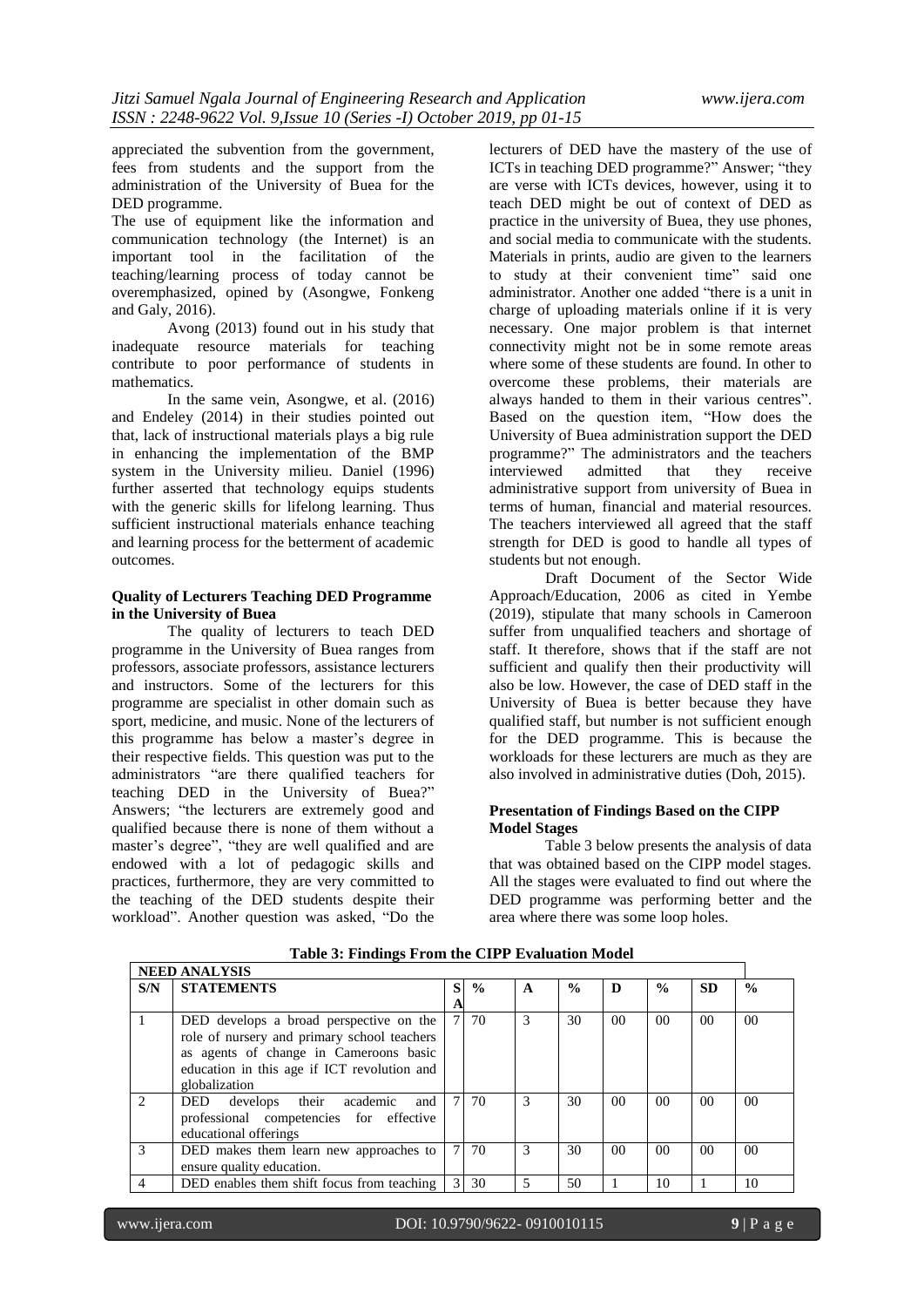|                    | to learning.                                                                  |                |            |                  |                |                |             |                |                |                |                |                |  |
|--------------------|-------------------------------------------------------------------------------|----------------|------------|------------------|----------------|----------------|-------------|----------------|----------------|----------------|----------------|----------------|--|
| 5                  | DED develops competencies to organize                                         |                |            | $\overline{3}$   | 30             | 5              | 50          |                | $\overline{2}$ | 20             | 00             | $00\,$         |  |
|                    | experiences<br>learning<br>for<br>integrated/special education.               | inclusive/     |            |                  |                |                |             |                |                |                |                |                |  |
| 6                  | DED develops the graduates ability to                                         |                |            | 5 <sup>1</sup>   | 50             | $\overline{4}$ | 40          |                | $\mathbf{1}$   | 10             | 00             | $00\,$         |  |
|                    | manage schools                                                                |                |            |                  |                |                |             |                |                |                |                |                |  |
| 7                  | DED helps in-service teachers to understand                                   |                |            | 6 <sup>1</sup>   | 60             | $\overline{4}$ | 40          |                | $00\,$         | $00\,$         | 00             | $00\,$         |  |
|                    | about<br>the needs.<br>more                                                   | interest       | and        |                  |                |                |             |                |                |                |                |                |  |
|                    | characteristics of nursery and primary school                                 |                |            |                  |                |                |             |                |                |                |                |                |  |
|                    | and<br>develop<br>children                                                    | awareness      | for        |                  |                |                |             |                |                |                |                |                |  |
|                    | professional moral ethics.                                                    |                |            |                  |                |                |             |                |                |                |                |                |  |
| <b>Total</b>       |                                                                               |                |            | 3                | 380            | 27             | 270         |                | 4              | 40             | $\mathbf{1}$   | 10             |  |
|                    |                                                                               |                |            | 8                |                |                |             |                |                |                |                |                |  |
|                    | <b>Grand Total</b>                                                            |                |            |                  | 65(92.86%)     |                | $5(7.14\%)$ |                |                |                |                |                |  |
|                    | <b>CONTEXT EVALUATION</b>                                                     |                |            |                  |                |                |             |                |                |                |                |                |  |
| 8                  | There is electricity to undertake DED.                                        |                |            | 1                | 10             | 3              | 30          |                | 3              | 30             | 3              | 30             |  |
| $\mathbf Q$        | There are ICT tools available is ICT to                                       |                |            | $\Omega$         | 00             | $\overline{3}$ | 30          |                | $\mathfrak{D}$ | 20             | $\overline{5}$ | 50             |  |
|                    | undertake DED.                                                                |                |            | $\boldsymbol{0}$ |                |                |             |                |                |                |                |                |  |
| 10                 | Lecturers to undertake distance education                                     |                |            | 2                | 20             | 6              | 60          |                | $\overline{2}$ | 20             | 00             | $00\,$         |  |
|                    | are available                                                                 |                |            |                  |                |                |             |                |                |                |                |                |  |
| 11                 | Nursery and primary school teachers are                                       |                |            | $\overline{3}$   | 30             | $\overline{4}$ | 40          |                | $\overline{2}$ | 20             | $\mathbf{1}$   | 10             |  |
|                    | aware of the existing have knowledge                                          |                |            |                  |                |                |             |                |                |                |                |                |  |
|                    | about Distance Education programme in                                         |                |            |                  |                |                |             |                |                |                |                |                |  |
|                    | the University of Buea.                                                       |                |            |                  |                |                |             |                |                |                |                |                |  |
| 12                 | Learners are able to use ICTs necessary                                       |                |            | $\Omega$         | 00             | 3              | 30          |                | $\overline{4}$ | 40             | 3              | 30             |  |
|                    | to pursue Distance Education.                                                 |                |            | $\overline{0}$   |                |                |             |                |                |                |                |                |  |
| 13                 | There are sufficient funds to acquire                                         |                |            | $\theta$         | 00             | $\mathbf{1}$   | 10          |                | 7              | 70             | 2              | 20             |  |
|                    | material resources for DED programme.                                         |                |            | $\overline{0}$   |                | 3              |             |                |                |                |                |                |  |
| 14                 | There are insufficient funds to recruit<br>human resources for DED programme. |                |            | $\mathbf{1}$     | 10             |                | 30          |                | 6              | 60             | 0 <sub>0</sub> | 0 <sub>0</sub> |  |
| 15                 | <b>DED</b><br>collaborates<br>with                                            | external       |            | $\Omega$         | 00             | $\overline{4}$ | 40          |                | $\overline{4}$ | 40             | $\mathbf{2}$   | 20             |  |
|                    | universities.                                                                 |                |            | $\theta$         |                |                |             |                |                |                |                |                |  |
| 16                 | DED receives external support from                                            |                |            | $\mathbf{1}$     | 10             | $\overline{4}$ | 40          |                | 3              | 30             | $\overline{2}$ | 20             |  |
|                    | international bodies.                                                         |                |            |                  |                |                |             |                |                |                |                |                |  |
| <b>Total</b>       |                                                                               |                |            |                  |                | 31             | 310         |                | 33             | 330            | 18             | 180            |  |
|                    | <b>Grand Total</b>                                                            |                |            | 39(43.33%)       |                |                |             | 51(56.67%)     |                |                |                |                |  |
|                    |                                                                               |                |            |                  |                |                |             |                |                |                |                |                |  |
|                    | <b>INPUT EVALUATION</b>                                                       |                |            |                  |                |                |             |                |                |                |                |                |  |
| 17                 | Lecturers have a minimum                                                      | $\overline{4}$ | 40         |                  | 3              | 30             |             | 3              | 30             | 0 <sub>0</sub> | 0 <sub>0</sub> |                |  |
|                    | qualification of a master and                                                 |                |            |                  |                |                |             |                |                |                |                |                |  |
|                    | enrolled<br>in<br>Ph.D<br>are<br>to                                           |                |            |                  |                |                |             |                |                |                |                |                |  |
| 18                 | programme.<br>Learners possess a grade one                                    | 2              | 20         |                  | 3              | 30             |             | 5              | 50             | 00             | $00\,$         |                |  |
|                    | certificate and at least one GCE                                              |                |            |                  |                |                |             |                |                |                |                |                |  |
|                    | A/L with a pass in at least a D                                               |                |            |                  |                |                |             |                |                |                |                |                |  |
|                    | grade.                                                                        |                |            |                  |                |                |             |                |                |                |                |                |  |
| 19                 | Learners can send and receive                                                 | $\mathbf{1}$   | 10         |                  | $\overline{4}$ | 40             |             | 5              | 50             | 00             | 0 <sub>0</sub> |                |  |
|                    | emails.                                                                       |                |            |                  |                |                |             |                |                |                |                |                |  |
| 20                 | Lecturers in the programme                                                    | $\mathbf{1}$   | 10         |                  | $\overline{c}$ | 20             |             | 3              | 30             | $\overline{4}$ | 40             |                |  |
|                    | undertake in-service training.                                                |                |            |                  |                |                |             |                |                |                |                |                |  |
| 21                 | Learners study by means of                                                    | 8              | 80         |                  | $\overline{2}$ | 20             |             | $00\,$         | $00\,$         | 00             | $00\,$         |                |  |
|                    | tutorials.                                                                    |                |            |                  |                |                |             |                |                |                |                |                |  |
| 22                 | Hand outs are not given to the                                                | 6              | 60         |                  | 3              | 30             |             | $\mathbf{1}$   | 10             | 00             | $00\,$         |                |  |
|                    | learners.                                                                     |                |            |                  |                |                |             |                |                |                |                |                |  |
| 23                 | There are no standby generators                                               | $00\,$         | 00         |                  | 00             | $00\,$         |             | $\overline{2}$ | 20             | 8              | 80             |                |  |
|                    | in DED centres                                                                |                |            |                  | $\overline{5}$ |                |             |                |                |                |                |                |  |
| 24                 | The four year duration of the<br>programme is appropriate.                    | $\mathbf{1}$   | 10         |                  |                | 50             |             | 2              | 20             | 2              | 20             |                |  |
| 25                 | The<br>programme<br>receives                                                  | $\overline{4}$ | 40         |                  | 5              | 50             |             | $\mathbf{1}$   | 10             | $00\,$         | $00\,$         |                |  |
|                    | administrative support from the                                               |                |            |                  |                |                |             |                |                |                |                |                |  |
|                    | university of Buea.                                                           |                |            |                  |                |                |             |                |                |                |                |                |  |
| <b>Total</b>       |                                                                               | 27             | 270        |                  | 27             | 270            |             | 22             | 220            | 14             | 140            |                |  |
| <b>Grand Total</b> |                                                                               |                | $54(60\%)$ |                  |                |                |             |                | $36(40\%)$     |                |                |                |  |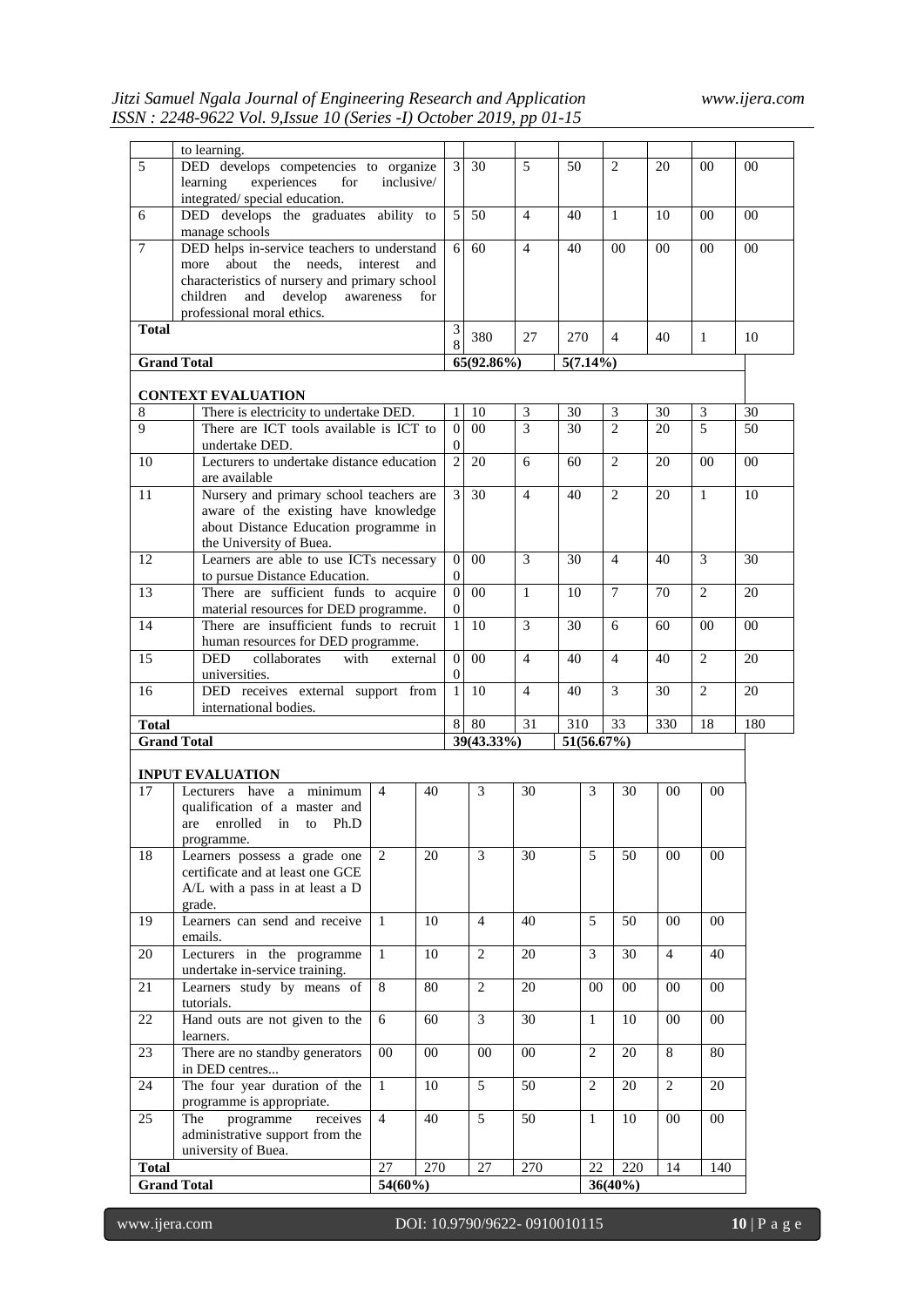|              | <b>PROCESS EVALUATION</b>                                                                                                                                       |                |            |                |     |                |                |                |                |  |  |
|--------------|-----------------------------------------------------------------------------------------------------------------------------------------------------------------|----------------|------------|----------------|-----|----------------|----------------|----------------|----------------|--|--|
| 26           | In-service<br>training<br>is<br>inadequate for the lecturers<br>of DED.                                                                                         | $\mathbf{1}$   | 10         | $\overline{4}$ | 40  | $\overline{4}$ | 40             | 1              | 10             |  |  |
| 27           | ICT components function<br>appropriately                                                                                                                        | 00             | 00         | 3              | 30  | 5              | 50             | $\overline{2}$ | 20             |  |  |
| 28           | Electricity is adequate.                                                                                                                                        | 00             | 00         | $\overline{3}$ | 30  | 3              | 30             | $\overline{4}$ | 40             |  |  |
| 29           | outs<br>Hand<br>and<br>reading<br>materials reached learners<br>on time.                                                                                        | $\overline{2}$ | 20         | $\overline{4}$ | 40  | $\overline{4}$ | 40             | 00             | 0 <sub>0</sub> |  |  |
| 30           | The content meets the need<br>and interest of the learners.                                                                                                     | 3              | 30         | 6              | 60  | $\mathbf{1}$   | 10             | 0 <sub>0</sub> | 00             |  |  |
| 31           | The lecturers are assiduous.                                                                                                                                    | $\overline{4}$ | 40         | 5              | 50  | $\mathbf{1}$   | 10             | 00             | 00             |  |  |
| 32           | Students receive feedbacks<br>from assignment on time.                                                                                                          | $\mathbf{1}$   | 10         | 5              | 50  | 3              | 30             | $\mathbf{1}$   | 10             |  |  |
| 33           | Students receive feedbacks<br>from questions on time.                                                                                                           | $\mathbf{1}$   | 10         | $\overline{4}$ | 40  | 5              | 50             | $00\,$         | 00             |  |  |
| <b>Total</b> |                                                                                                                                                                 | 12             | 120        | 34             | 340 | 26             | 260            | 8              | 80             |  |  |
|              | <b>Grand Total</b>                                                                                                                                              | 46(57.5%)      |            |                |     | 34(42.5%)      |                |                |                |  |  |
|              | <b>PRODUCT EVALUATION</b>                                                                                                                                       |                |            |                |     |                |                |                |                |  |  |
| 34           | Learners graduate in exactly                                                                                                                                    | $\overline{4}$ | 40         | $\overline{4}$ | 40  | 2              | 20             | 00             | 00             |  |  |
|              | four years                                                                                                                                                      |                |            |                |     |                |                |                |                |  |  |
| 35           | Graduates act as agents of<br>change in Cameroons basic<br>education in this age of ICT<br>revolution and globalization                                         |                | 30         | $\overline{4}$ | 40  | $\overline{2}$ | 20             | $\mathbf{1}$   | 10             |  |  |
| 36           | Graduates acquire academic<br>and professional competencies<br>for<br>effective<br>educational<br>delivery                                                      |                | 50         | 5              | 50  | 0 <sub>0</sub> | 0 <sub>0</sub> | 0 <sub>0</sub> | 00             |  |  |
| 37           | Graduates are able to apply new<br>pedagogic approaches to ensure<br>quality education.                                                                         | 5              | 50         | 3              | 30  | $\overline{2}$ | 20             | 0 <sub>0</sub> | 0 <sub>0</sub> |  |  |
| 38           | Graduates adopt a more leaner<br>centred approach to teaching'                                                                                                  | 3              | 30         | 6              | 60  | $\mathbf{1}$   | 10             | 0 <sub>0</sub> | 0 <sub>0</sub> |  |  |
| 39           | Graduates acquire competences<br>needed in a diverse classroom.                                                                                                 | $\overline{4}$ | 40         | 3              | 30  | 3              | 30             | 0 <sub>0</sub> | 0 <sub>0</sub> |  |  |
| 40           | Graduate<br>do<br>not<br>develop<br>enough<br>ability<br>to<br>manage<br>schools.                                                                               | 5<br>3         | 50         | 5              | 50  | 00             | 00             | 00             | 00             |  |  |
| 41           | Graduates diagnose and analyse<br>the complexity of nursery and<br>primary school children and<br>develop<br>awareness<br>for<br>professional and moral ethics. |                | 30         | $\overline{7}$ | 70  | 0 <sub>0</sub> | 00             | 00             | 00             |  |  |
| Total        |                                                                                                                                                                 | 32             | 320        | 37             | 370 | 10             | 100            | $\mathbf{1}$   | 10             |  |  |
|              | <b>Grand Total</b>                                                                                                                                              |                | 69(86.25%) |                |     |                |                |                | 11(13.75%)     |  |  |

# **Table 4: Summary of Table 3**

| Variable               | <b>Need</b>     | <b>Context</b>    | <b>Input Evaluation</b> | <b>Process</b>    | Product           |
|------------------------|-----------------|-------------------|-------------------------|-------------------|-------------------|
|                        | <b>Analysis</b> | <b>Evaluation</b> |                         | <b>Evaluation</b> | <b>Evaluation</b> |
| <b>Total Agreed</b>    | 65              | 39                | 54                      | 46                | 69                |
| $\frac{0}{0}$          | 92.86           | 43,33             | 60                      | 57,5              | 86,25             |
| <b>Total Disagreed</b> |                 |                   | 36                      | 34                |                   |
| $\frac{0}{0}$          | 7.14            | 56.67             | 40                      | 42.5              | 13.75             |

42. What is your general impression about DED programme in UB?

Table 3 and 4 above presents data obtained from the field based on the various items that were designed to find out the level at which DED programme responds to the need analysis, context, input, process and product processes of the CIPP model.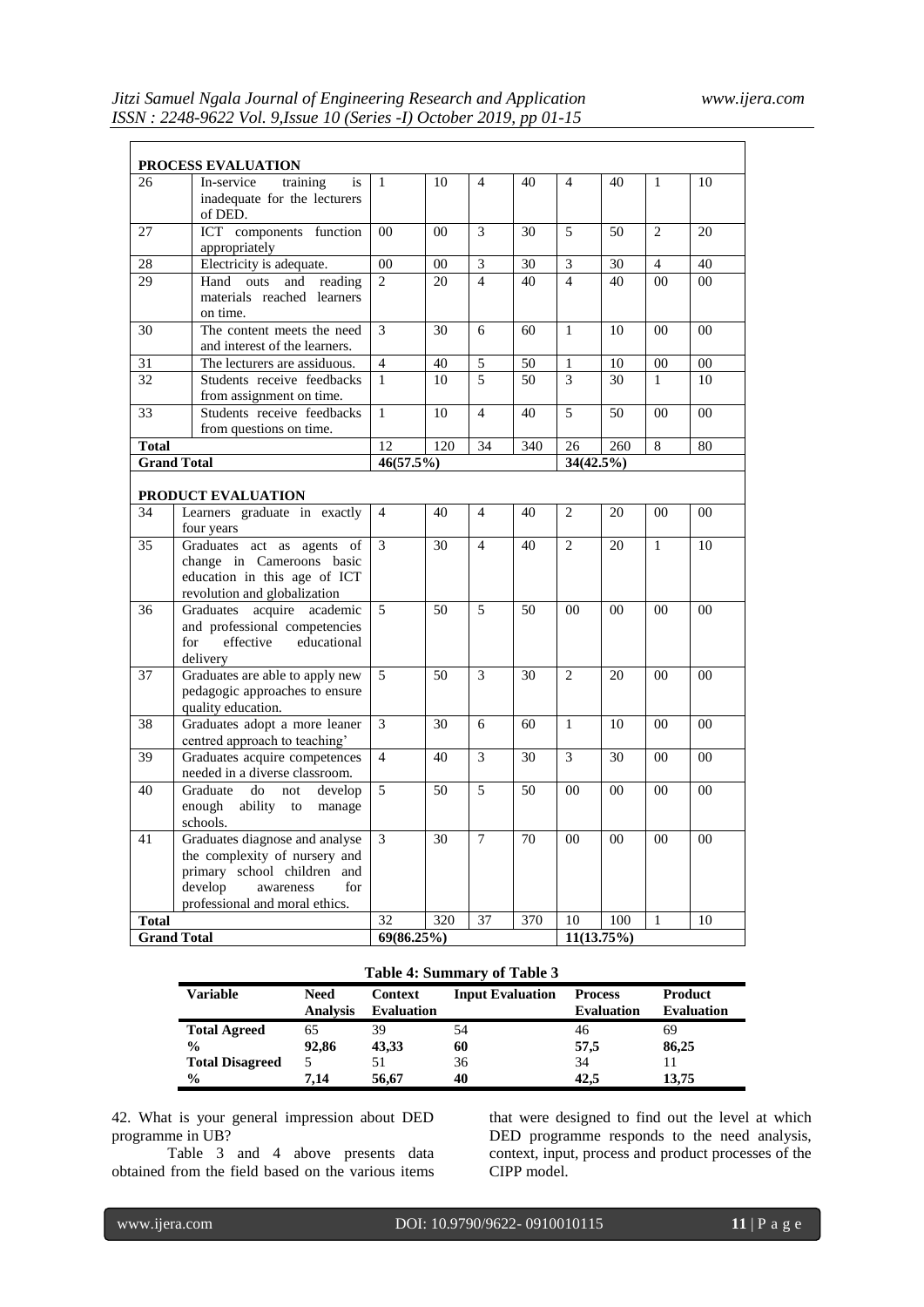The findings showed that at the need analysis 69 respondents scoring 92.2% totally agreed that need analysis was properly done for the programme. On the other hand 5 respondents scoring 7.14% disagreed that need analysis for DED programme was not properly done.

Moreover, based on the context process, the findings revealed that a total of 39 respondents scoring 43.33% agreed that with respect to the context process of the DED programme, activities at this level is good. However, 51 respondents scoring 56% disagreed that the context stage activities are still lacking behind thus needs amelioration.

At the level of input, 54 respondents scoring 60% agreed that the input process for DED programme was moving well in the positive direction. Besides, 36 respondents scoring 40% disagreed that the input process of the DED programme was not moving in the positive direction.

The interview with the teachers and administrators based on input revealed that; that the DED teachers all have basic skills in using ICT tools in teaching. One of the lecturers of DED reiterated that "DED lecturers all have a mastery of ICT tools". One of the administrators reaffirmed that, "I do not want to get into the nitty-gritties of the lecturer's mastery skills of ICT; this is because we are not doing e-learning perse as it is practiced in the Western world. We are doing distance education based on our context where we want to take education closer to the teachers of nursery and primary schools even those that are teaching in remote rural areas. So therefore, the lecturers are not obliged to know how to use ICT tools". Based on other items on the interview, documentary analysis provided the necessary answers to those items. Answers to those items on DED qualification, DED centres, instructional materials have been answered in the literature of the study. Based on teachers and administrators views, we concluded that the input process of the DED programme was up to the task. This is in the same light with regards to the opinion of the students' questionnaire as seen on table 3 above.

Corroborating the process stage activities of the DED programme, 46 respondents scoring 57.5% agreed that the process activities were moving smoothly. On the contrary, 34 respondents disagreed that the process stage activities of the DED programme were not moving smoothly.

Based on the product of the DED programme, 69 respondents scoring 86.25% vehemently agreed that the products of the DED programme are meeting its objectives. Nevertheless, 11 respondents scoring 13.75% disagreed that, the product stage of the DED programme is not meeting its objectives.

The administrators and some lecturers of DED programme were also of the opinion that the objective of the DED programme was being met. This was in response to the interview item "Do you think that the objectives of creating the DED programme are being met, if yes or no, explain?" They explained that most of the DED graduates are currently doing Masters and Ph.D in the faculty of education. Secondly, some have been appointed as head teachers, and inspectors of basic education while some have been appointed at the Divisional Delegation of Basic Education. They cited the example of an inspector of Basic Education in one of the Sub Divisions in the South Region of Cameroon. Figure 1 below illustrates the information above for clarity purposes.



# **Figure 1: Cumulated Agreed and Disagreed Responses of the Evaluation Scheme of the DED the Programme**

### 42. **What is your general impression about DED programme in UB?**

Based on this opened ended question, the data were analysed thematically as presents on table 3 below.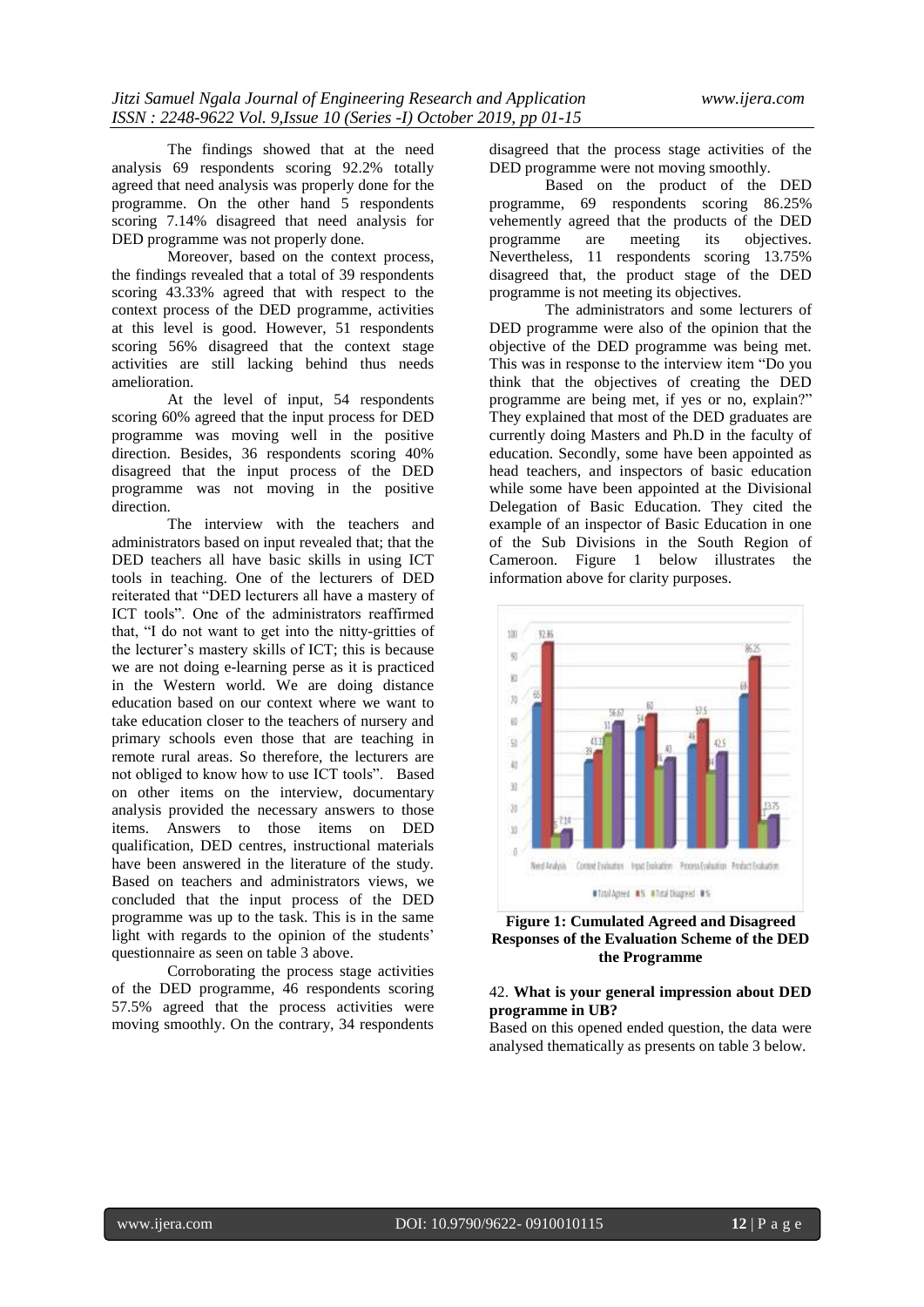| S/n            | <b>Theme</b>                                 | <b>Grounding</b>                          | Percentage | Comment                                                                                                                                                                                                                                                                                         |
|----------------|----------------------------------------------|-------------------------------------------|------------|-------------------------------------------------------------------------------------------------------------------------------------------------------------------------------------------------------------------------------------------------------------------------------------------------|
|                | <b>DED</b><br>1S<br>programme<br>good        | 4, 2, 2 and 2<br>respectively             | 100%       | "The programme is very good"<br>"It is a timely programme which is good"<br>"It is a good effective programme"<br>"DED programme is very important"                                                                                                                                             |
| $\mathfrak{D}$ | <b>Teachers</b><br>develop<br>professionally | 2, 4, 2 and 2<br>respectively             | 100%       | "I have acquired a lot of skills professionally"<br>" I do teach more professionally and my<br>colleagues look up to me as a resource<br>person"<br>"I am a pedagogic animator in my school"<br>" DED programme has helped me increased<br>on my professional skills and educational<br>career" |
| 3              | <b>Action Research</b><br>skills             | $\mathcal{L}$<br>1<br>and<br>respectively | 30%        | "I have acquired enough skills in research"<br>" In my class, I can conduct an action research<br>effectively in my class thanks to DED"                                                                                                                                                        |

| Table 4: Thematic Analysis on the Impression of DED Graduates with Respect to DED Programme in the |
|----------------------------------------------------------------------------------------------------|
| <b>University of Buea</b>                                                                          |

Table 4 above shows that 10 respondents scoring 100% affirmed that DED programme was a good programme. More so, 10 respondents scoring 100% commented that teachers through the DED programme have acquired enough professional skills. Three (3) respondents scoring 30% mentioned that they have acquired action research skills.

#### **VII. DISCUSSION**

The findings revealed that the needs of the DED programme were achieved. Oliva (1992) opined that for program evaluation, the evaluator should analyse the needs of the programme to see whether they were met or not. Alemnge (2015) enumerated that, from creation in 2007/2008 academic to 2014, University of Buea have graduated 211 students from DED. This shows that the needs analysis for the creation of the programme was done correctly. Jati, et al. (2017) reiterated that in developing any instrument of a programme, it is of paramount important that feasibility studies be done effectively. This will actually show the needs of the people within the locality.

The findings about the context evaluation showed that the context of the DED programme in the University of Buea has some loop holes. This might be as a result of insufficient funds for the programme, inadequate instructional materials, lack of frequent electricity, insufficient knowledge by the nursery and primary schools teachers about DED programme in the University of Buea. Collaboration with external universities, and support from external universities are rare. Another major problem that might affect this context stage is the insufficient of teachers (60 lecturers in 2014) in teaching DED in the university of Buea and over the national territory as a whole (Alemnge, 2015, 2018).

An unconducive context therefore might affect both the administrators, teachers and students negatively. It is clear at this juncture that more effort needs to be laid in the area of the context of DED in the University of Buea in other to improve on the quality of the DED programme. This finding is backed by the findings of the study carried out by Asongwe, et al. (2016) who concluded from their study that, professionalization process of higher education in Cameroon cannot be attained without adequate infrastructural development, materials, personnel and equipment.

Moreover, the findings of the input stage declared that the input for the operation of DED programme in the University of Buea was moving in the right direction. This shows that the things put in place in the University of Buea to run the DED programme were up to the task. This stage involves teaching methods, administrative supports, inservice training and seminars for DED, qualification of the lecturers, entry qualification of the students to be admitted, instructional materials just to name a few.

Crunkilton, 1979 as cited in Jati, et. al., 2017) put forward that, input evaluation is closely related to the source determination and any strategy that will be used to achieve the purpose of the system or program being evaluated. Examples of sources that affect efforts to achieve the goal are; teachers to teach, the use of instructional media, and learning environment.

The finding of the process stage revealed that with respect to the DED programme of the University of Buea, in-service training and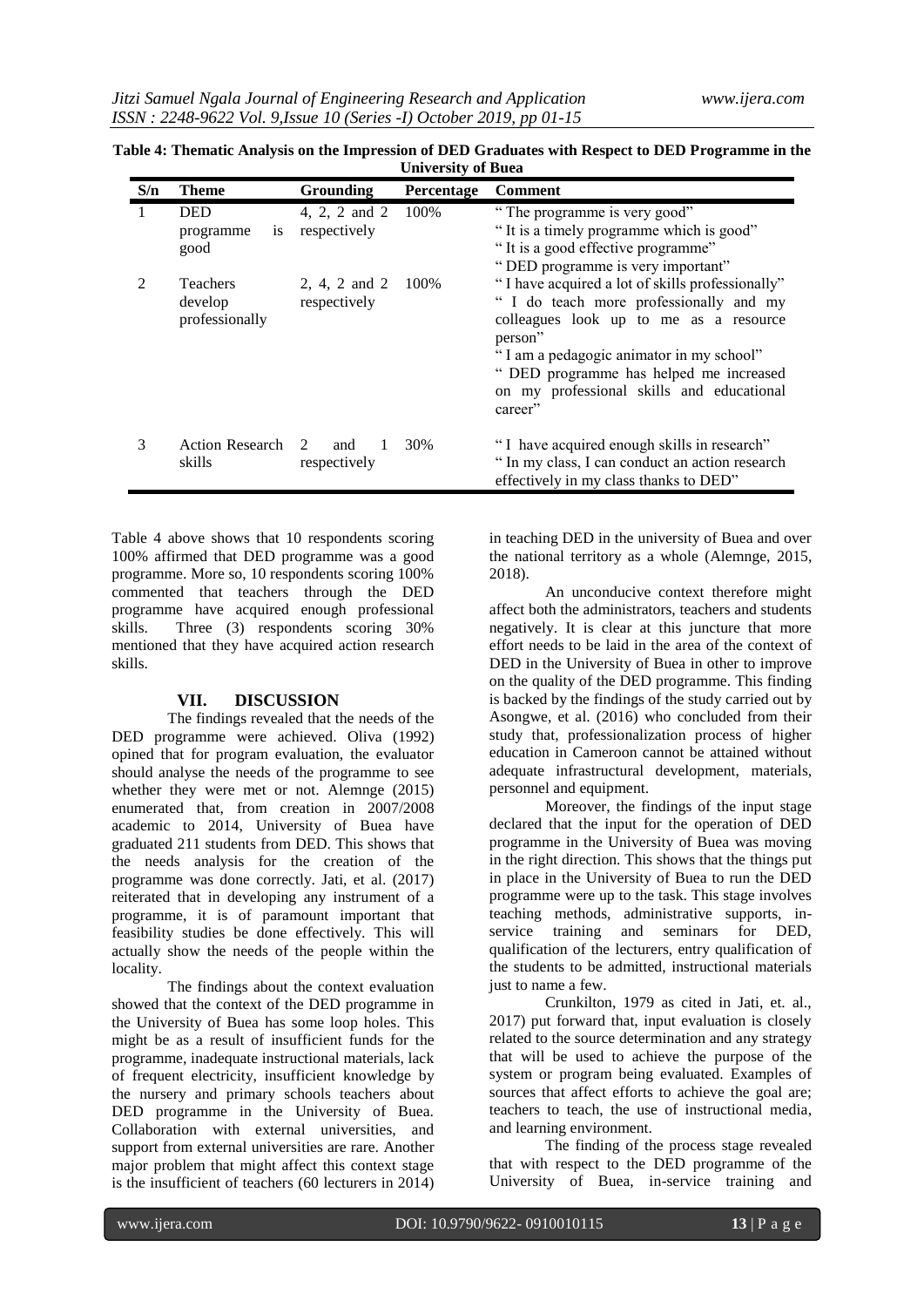seminars are adequately done for the lecturers of DED to improve on their knowledge. Furthermore, the lectures are assiduous; give feedbacks on time, assignments on time, reading materials as well as hand outs on time. The class activities are interactive as students receive answers from their questions on time.

On the other hand, findings on the product stage revealed that, the product stage of DED programme in the University of Buea is meeting its objectives. This is because the learners are able to graduate at the stipulated time, the graduates actually act as the agent of change in Cameroon basic education in this age of globalization and revolution. Graduates also acquire professional skills for effective educational delivery. In addition to that, Graduates adopt a more learner centred approach to teaching; and apply new pedagogic approaches to ensure quality education at the Basic level. The graduates also develop awareness for professional and moral ethics, acquire competences needed in teaching diverse class and so on and so forth.

#### **VIII. CONCLUSION**

We concluded that the distance education programme in the University of Buea is achieving its objective of offering nursery and primary school teachers the opportunity for acquiring academic and professional development skills necessary for quality educational offering in Cameroon today. However, the evaluation of this programme also revealed that the context of the distance education programme is still limping as compared to other stages of the evaluation model. Thus, the area of context of the DED programme in the University of Buea needs to be improved upon to meet the challenges of these digital students of the DED programme.

#### **IX. RECOMMENDATIONS**

- Based on the findings of this evaluation, we therefore recommend that input aspect of the DED programme of the University of Buea should be revamped so as to improve upon it process. This will go a long way to improve on the standard and quality of the graduates of the programme.
- We also recommend that more teachers be trained in the domain of distance education practices in Cameroon.
- The government through the Ministries of Education should create departments in charge of distance education in Cameroon. Secondly more funds should be allocated for distance education.
- The Ministry of Basic Education should authorize those nursery and primary school

teachers who are qualified to study DED programmes. This is because education is the key to every meaningful development.

 Those nursery and primary schools teachers who went through the DED programme should be reclassified and appointed to some key positions in other to buttress the essence of the DED programme.

#### **REFERENCES**

- [1]. Arifin, Z. (2013). EvaluasiPembelajaran. Bandung: PT Remaja Rosdakarya
- [2]. Al-Khatir Al-Arimi, A. M. (2014). Distance Learning. Procedia Journal of Social and Behavioral Sciences, 152, 82 – 88.
- [3]. Avong, H. N. (2013). Poor Performance in Mathematics among Senior Secondary School Students in Kaduna state; What's to blame? Retrieved on August 2018 from www.transcampus.org/journals
- [4]. Amosa, M. James, and Olubode, C. (2013). Effectiveness of video-based cooperative learning strategy on high, medium and low academic achievers, The African Symposium, Journal of the African Educational Research Network, 13(2), 77–85
- [5]. Asongwe, F, Fonkeng, E. G, Galy, M. (2016). The Influence of Resource Inputs in the Professionalization of Higher Education in the University of Ngaoundere, Adamawa Region Cameroon. International Journal of New Technology and Research (IJNTR), 2(7), 20-23
- [6]. Brown, P., Green, A. & Lauder, H. (2001).High skills: Globalization, competitiveness and skill formation. Oxford, England: Oxford University Press.
- [7]. Doh, P.S. (2015).Evaluating the Strategic Objectives of Cameroonian Higher Education. MinnaRauhala. SuomenYliopistopainoOy: Turku.
- [8]. Endeley, M. N. (2014). Teaching Practice in Cameroon: Effectiveness of the University of Buea model and implications for quality. Australian Journal of Teacher Education.39 (11).Retrieved on August  $18^{th}$  2019 from h6p://dx.doi.org/ 10. 14221/ajte.2014v39n11.9.
- [9]. Faculty of Education (2007) Providing Access to Quality Higher Education through Distance Education. University of Buea: DED 201 Course Booklet.
- [10]. Fidelis, L. A. (2015). Distance Education at the University of Buea, Cameroon. Journal of Educational Policy and Entrepreneurial Research, 2(1), 34-42
- [11]. Finch, C. R. and Bjorkquist, D.C. (1977). Review and critique of context and input measures in evaluation. Journal of Industrial Teacher Education, 14(2), 7-18
- [12]. Fidelis, L. A. (2018). Distance Education in Cameroon: Evolution and Challenges. Scholars Journal of Arts, Humanities and Social Sciences, 6(11): 2053-2058. DOI: 10.21276/sjahss.2018.6.11.1